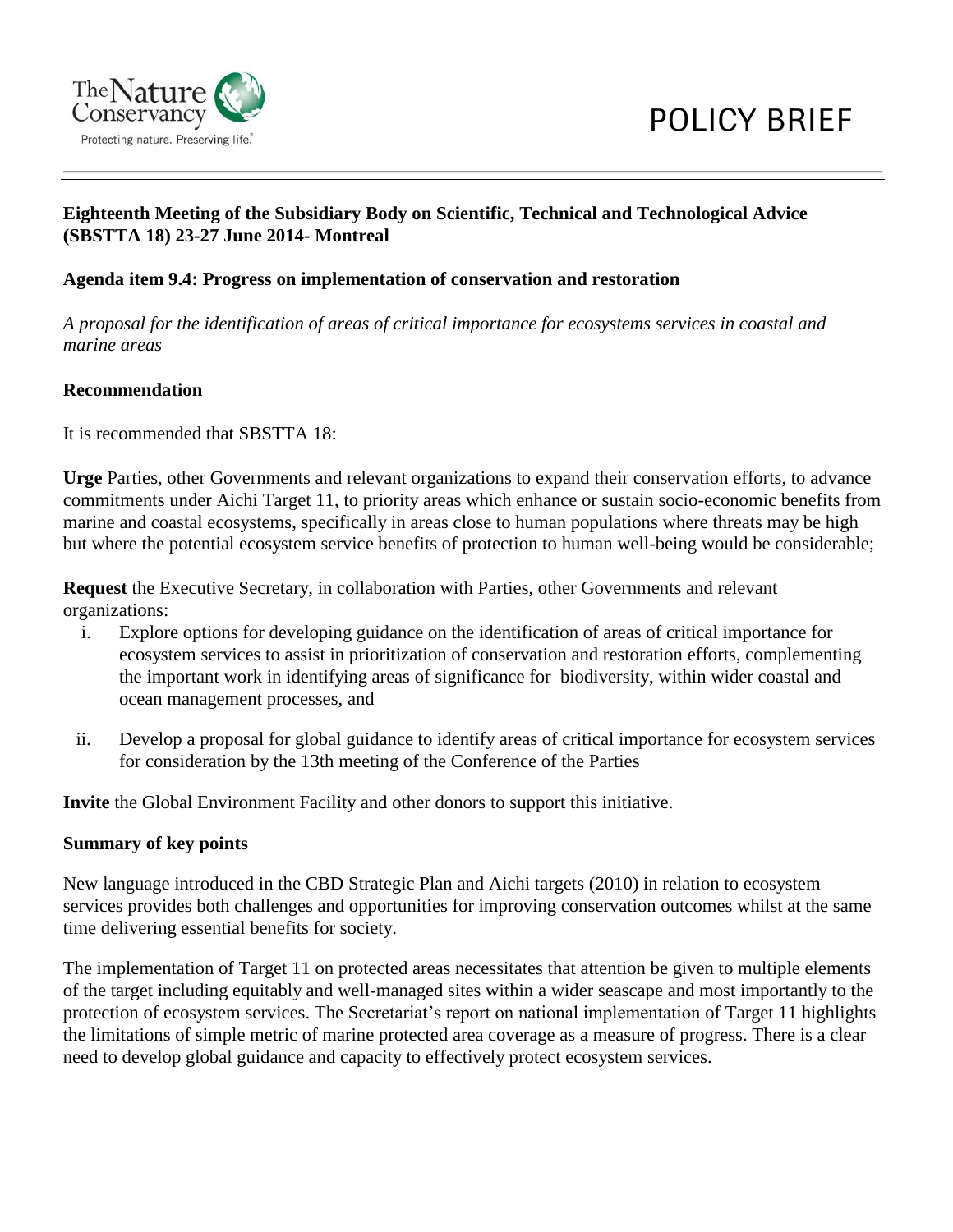

Prioritization of protected areas is particularly challenging in marine settings where many areas are data deficient, however excellent progress has been made in describing areas meeting the criteria for ecologically and biologically significant marine areas (EBSAs), especially in open oceans and deep seas both within and beyond national jurisdiction. Comparative efforts are needed to describe areas of critical importance for ecosystem services (ACIES) in coastal and inshore areas where benefits such as coastal protection, food production, carbon sequestration, recreation are high and where threats to service provision are greatest. This will require additional global guidance including new criteria, methodologies and information.

# **Background**

The Convention on Biological Diversity (CBD) plays a primary role in charting directions and fostering action for improved ecosystem-based management approaches. The CBD Strategic Plan and Aichi targets (2010) stressed the importance of expanding conservation outcomes to deliver social, cultural and economic benefits to communities, and outlined new tools and a concept to achieve that goal. Of particular interest is the Aichi Target 11 which introduced a number of new elements compared to the previous Protected Area target, including the need for "*areas of particular importance for biodiversity and ecosystem services*," …to be.. "*conserved through effectively and equitably managed, ecologically representative and well-connected systems of protected areas and other effective area-based conservation measures, and integrated into the wider"* … "*seascape*".

# *Implementation of Aichi Target 11*

The CBD Secretariat's report on issues in progress: ecosystem conservation and restoration shows:

- An increase of global coverage of marine protected areas, as a % percentage of territorial waters from 9.5% (2010) to 9.7 (2012) with 47 parties having 10% or more of their territorial waters protected.
- Initial work reported by Parties on the implementation of the elements of Target 11 indicate that some progress has been made on accounting for management effectiveness; equitable management; ecological representation and well-connected systems of MPAs; other effective areas based measures; and integration and connectivity into landscape and seascape. However progress on the consideration of ecosystem services has been slow.

Two important points emerge from the Secretariat's report:

- Firstly, MPA coverage as a measure of progress needs further examination;
- Secondly, the implementation of new elements of Target 11 poses a number of challenges, most specifically on how to account for ecosystems services, indicating that global guidance and capacity in the identification of areas for importance for ecosystems services will be required for successful national implementation.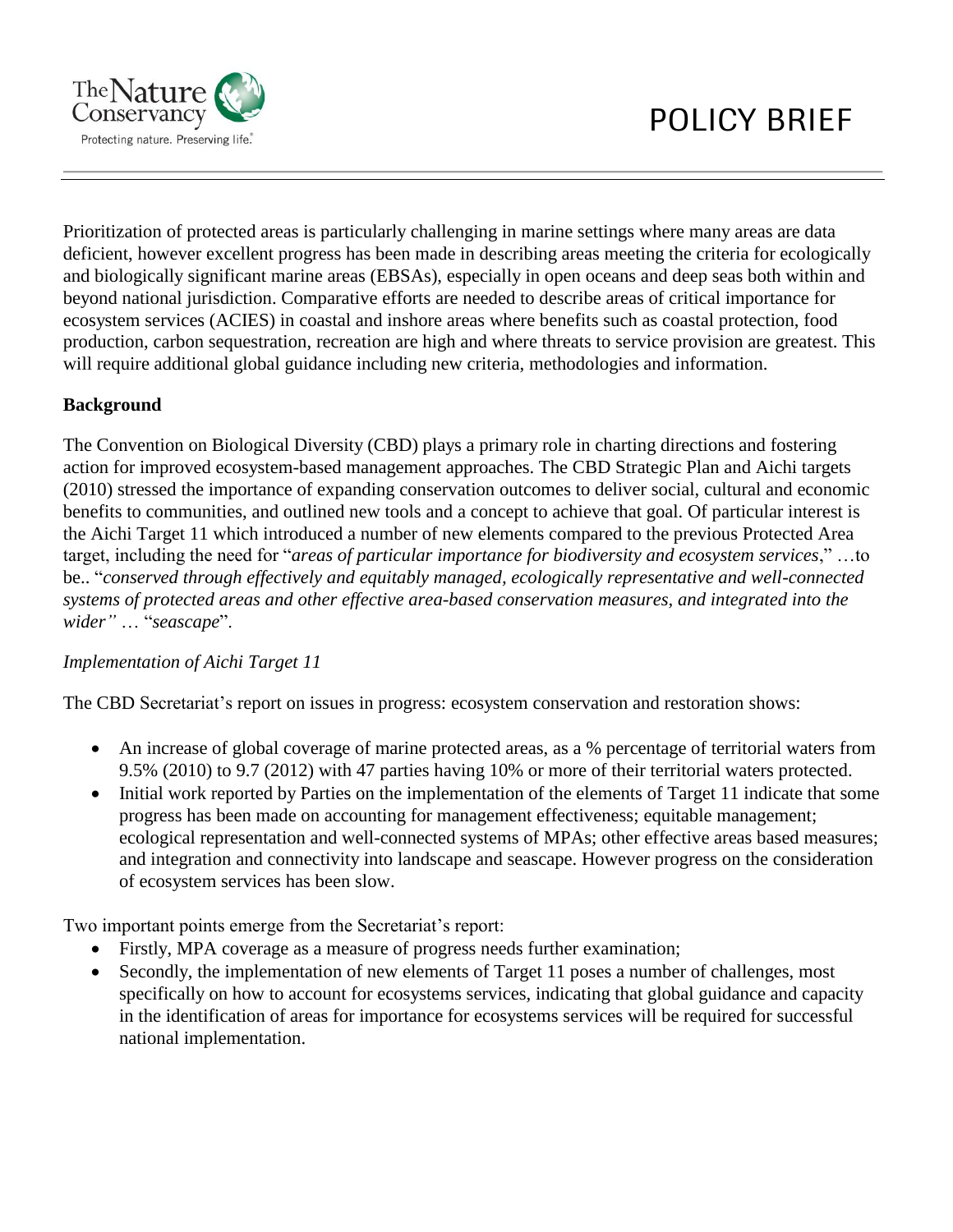

# *Beyond a numerical target as a measure of progress?*

Further analysis of MPA coverage shows, an increase of global coverage of marine protected areas (MPAs), as % of EEZ and equivalent waters from 3.2% (2010) to 7.1% (2012) with 28 parties having 10% or more of their EEZ protected, with large remote MPAs accounts for over 60% of the increase in coverage. If this trend continues, the numerical target of 10% will most likely be reached by 2020.

However the distribution of these sites will not provide the coverage of key components of the marine space as specified under Target 11. Of particular concern are the potential gaps in coverage in areas close to human populations. These areas are among the most important for ecosystem services, and are often under threat. Such areas are essential to achieve a representative network of well managed sites which protects both biodiversity and ecosystem services. These findings also raise the question on how best to account for other area based measures in protecting important areas for biodiversity and ecosystem services and whether a numerical target set at 10% is ambitious enough (Spalding et al, 2013).

# *Making the case for identification of areas of critical importance for ecosystems services*

Significant efforts have been made, supported by comprehensive global guidance on criteria and protocols, to identify and improve the protection and management of high biodiversity value marine and coastal ecosystems. Good progress has been made in describing areas meeting the criteria for ecologically and biologically significant marine areas (EBSAs) in open oceans and deep seas both within and beyond national jurisdiction. Comparative efforts are needed to describe areas of critical importance for ecosystem services (ACIES) in particular in coastal and inshore environments.

There is currently limited global guidance on how to identify priority areas for essential ecosystem services. The large array of potential ecosystem services can be daunting, and it must be recognized that not all such services are overlapping, or even complimentary. Even so, considerable efforts have been made to develop typologies of ecosystem services and efforts are now underway to develop models and maps showing the value of a number of key services.

One clear observation is that many ecosystem service values are closely linked to specific human benefits and uses. Biodiversity values, by contrast, are determined by a range of factors including evolutionary history, climate, geophysical and biological features, and can be measured in many different ways, including species richness, endemism and rarity. Overall, there is relatively little correlation between biodiversity in terms of species richness and human population density or human uses. If anything, endemism may in fact show some inverse correlation, given the importance of isolated and often remote islands or seamounts as places of high endemism (Roberts et al 2002; Allen 2008; Tittensor et al., 2010; Stuart-Smith et al 2013).

More importantly, there is a strong bias in selecting priority areas for biodiversity conservation away from areas of likely current or future human impacts, both on land (Joppa and Lucas 2009), and in the ocean (Devillers et al 2014, Spalding et al 2013). Such areas are not as subject to high demands for alternative uses,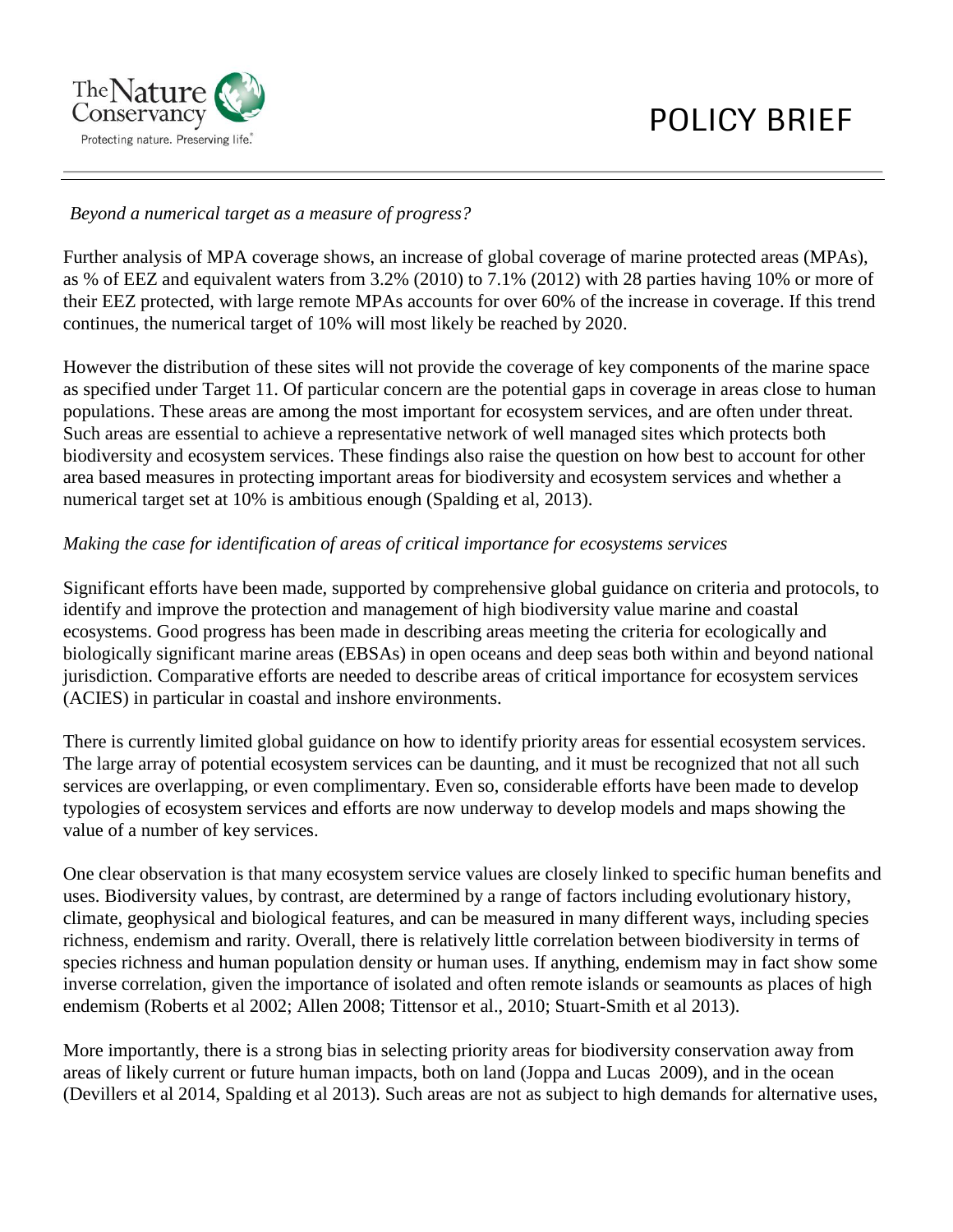

# POLICY BRIEF

and may cost less per unit area to declare and manage. Thus while there may be no direct link between biodiversity and the provision of ecosystem services, there is likely an inverse correlation between marine protected areas for biodiversity, and the provision of some ecosystem services which value depends on proximity to people. This is unfortunate not least because a marine protected area designation can help secure ecosystem services and provide very real economic and social benefits.

Global guidance and capacity in the identification of areas of critical importance for ecosystem services in coastal areas, will broaden the scope of priorities for conservation and restoration measures and strengthen the implementation of the CBD Strategic Plan and Aichi targets including Target 11 (protected areas), but also targets 14 and 15 and contribute to mainstreaming of conservation solutions for development and climate adaptation and mitigation.

# *A proposal for describing areas of critical importance for ecosystem services (ACIES)*

Elements of a process to identify areas of critical importance for ecosystem services could commence with two important steps:

1.Compilation of lessons learnt from new and existing initiatives on characterization, quantification and valuation of ecosystem services at the global, national and regional levels and application in marine spatial planning;

2. Convening of a global expert workshop to develop an approach, criteria and a protocol for assessment as well as information needs for the identification of areas of critical importance for ecosystem services.

**Contact**: **Dominique Benzaken**, International Marine Policy Senior Advisor (dbenzaken@tnc.org) **Dr Mark Spalding**, Senior Marine Scientist (mspalding@tnc.org)